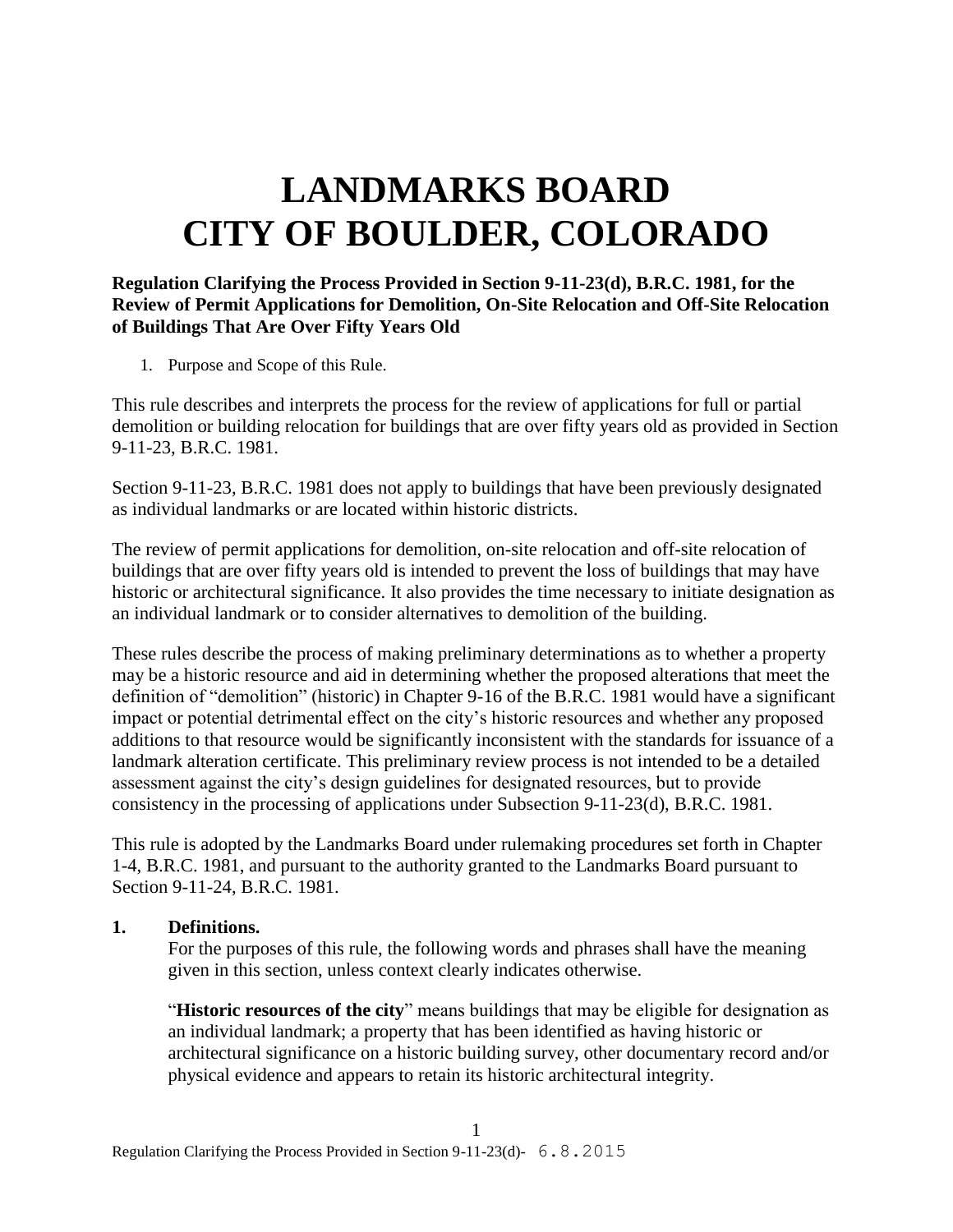"**Landmarks Design Review Committee**" or "**LDRC**" means 1 member of historic preservation staff and two members of the Landmarks Board.

"**Partial Demolition**" means proposed demolition that meets the definition of "demolition (historic)" in Section 9-16-1, B.R.C. 1981, that is less than an entire building.

"**Significant impact or potential detrimental effect**" means alteration to the identified architectural or historic character of a building that is substantially inconsistent with the standards for the issuance of a landmark alteration certificate (LAC) found at Sections 9- 11-14 and 9-11-18, B.R.C. 1981.

The following are examples of alterations that may have a significant impact or potential detrimental effect on a historic resource of the city:

- Construction of an addition that visually overwhelms the building in terms of location, mass, scale and height.
- Removal of features that may retain historic architectural integrity.
- Removal of a portion of a street-facing wall if that has been identified as older than 50 years in age and retains historic architectural integrity. .

The following are examples of alterations that may not have a significant impact or potential detrimental effect on a historic resource of the city:

- Work that does not involve portions of a building that are documented as being less than 50 years in age.
- Removal of a non-character defining feature (including an addition)
- Construction of an addition that would not be substantially inconsistent with the standards for issuance of an LAC in terms of location, mass, scale and height.

"**Staff**" means the city manager or designated historic preservation staff.

## **2. Initial Review of Permit Applications for All Accessory Buildings Over Fifty Years Old (Demolition or Relocation), All On-Site Relocations of Buildings Over Fifty Years Old, and All Demolition and Off-Site Relocation of Primary Buildings Constructed During or After 1940.**

For all accessory buildings over 50 years old, all on-site relocations of buildings over 50 years old and all demolitions and off-site relocations of buildings constructed during or after 1940, staff will determine whether the building may be a historic resource of the city.

a. If staff determines that the building, or that portion of the building proposed for demolition, is not a historic resource of the city, it shall approve the permit application if all other requirements of the permit process have been met.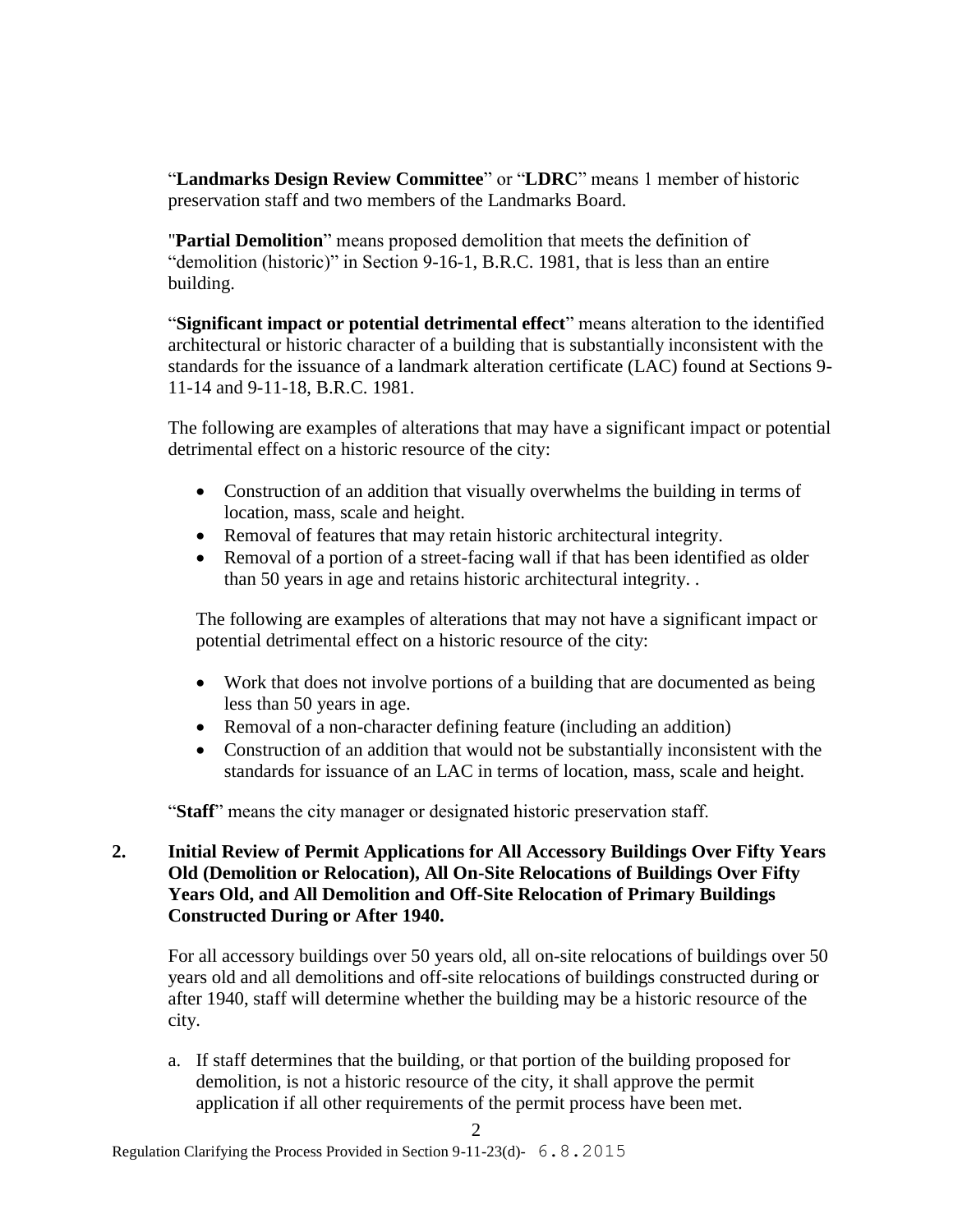- b. If staff determines the building or portion of the building proposed for demolition may be a historic resource of the city, it shall assess whether the work constituting a demolition will have a significant impact or potentially detrimental effect upon the resource.
- c. A determination by staff that a building, or portion thereof, may be a historic resource to the city, that determination shall only be discussed at a public hearing by the Landmarks Board.
- d. If staff determines that the work constituting a demolition will have no significant impact or potentially detrimental effect on the historic resource, it shall approve the permit application.
- e. If staff determines that the work constituting a demolition may have significant impact or potentially detrimental effect on the historic resource , the issuance of the permit shall be stayed pursuant to Section 9-11-23(d)(1) and staff shall forward the permit application to the Landmarks Board for a public hearing as required by Section 9-11-23(f), B.R.C. 1981.
- f. In making a determination as to whether the work constituting a demolition may have a significant impact or potentially detrimental effect on the historic resource, staff will explain how the proposed work has a significant impact or potential detrimental effect, but may not advise the applicant of alterations that could be made to the application to avoid a significant impact or potentially detrimental effect.
- g. During the hearing before the Landmarks Board, the applicant may contest the determination that the building, or that portion of the building proposed for demolition, may be a historic resource of the city, the determination of significant impact or potentially detrimental effect and/or or the designation of the building as an individual historic landmark.

## **3. Initial Review for Demolition and Off-Site Relocation of Pre-1940 Buildings**

The Landmarks Design Review Committee will review all demolition and off-site relocation permit applications for buildings built prior to 1940 and will make a determination as to whether the building, or that portion of the building proposed for demolition, may be a historic resource of the city.

- a. If all three members of the LDRC determine that the building is not a historic resource of the city, staff shall approve the permit application.
- b. If one or more of the members of the LDRC determines that there is probable cause to believe that the building, or that portion of the building proposed for demolition, may be a historic resource, the LDRC shall assess whether the work proposed in the application will have significant impact or potentially detrimental effect upon the resource.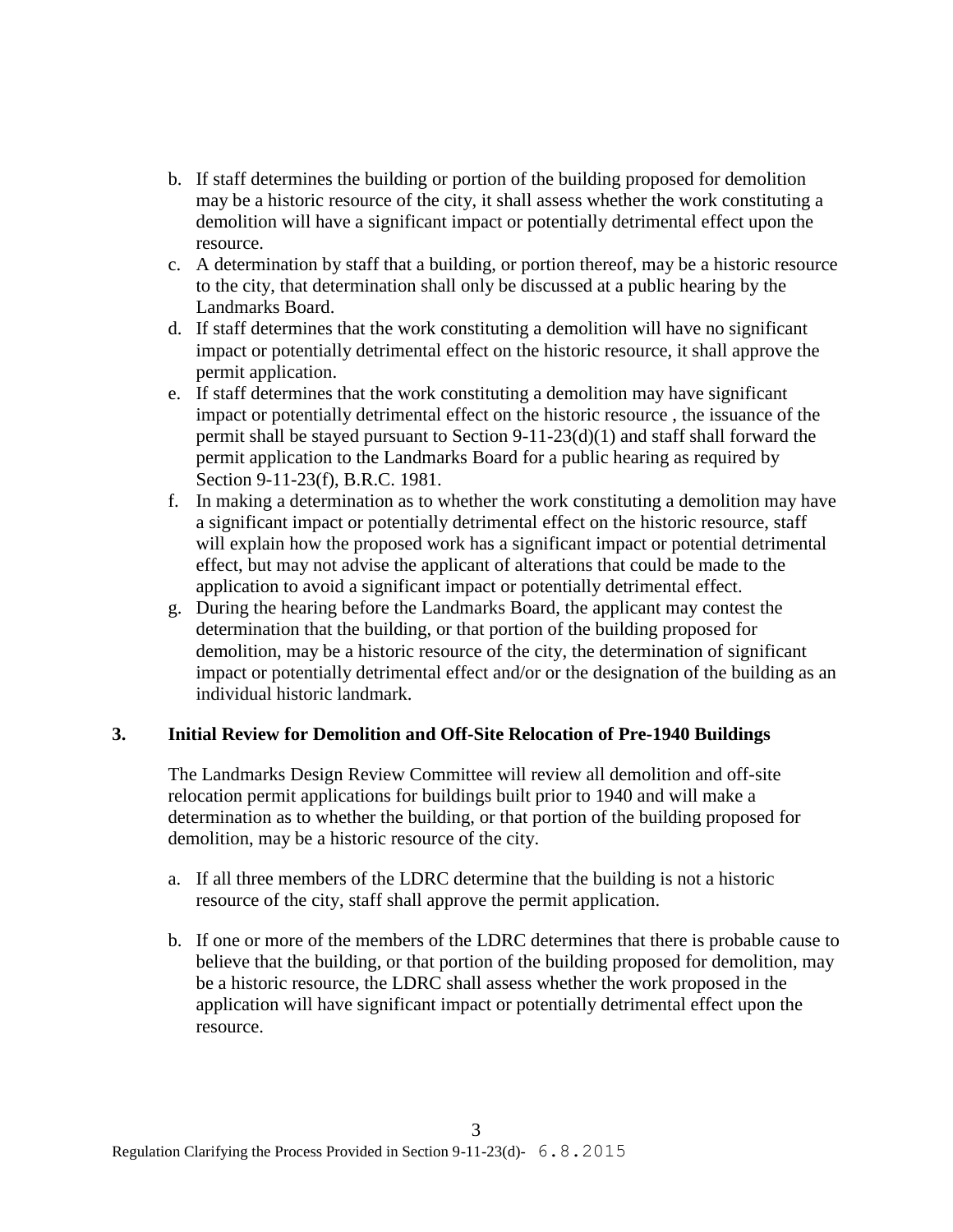- c. A determination by one or more of the LDRC members that a building, or portion thereof, may be a historic resource to the city, that determination shall only be discussed at a public hearing by the Landmarks Board.
- d. If all three members of the LDRC determine that the work proposed in the permit application will have no significant impact or potentially detrimental effect on the resource , staff shall issue the permit application if all other requirements of the permit process have been met.
- e. If one or more of the members of the LDRC determines that the work proposed in the permit application will have significant impact or potentially detrimental effect on the resource, the issuance of the permit shall be stayed pursuant to Section  $9-11-23(d)(2)$ and the LDRC shall forward the permit application to the Landmarks Board for a public hearing as required by Section 9-11-23(f), B.R.C. 1981.
- f. In making a determination as to whether the work proposed in the application would constitute a significant impact or potentially detrimental effect on the historic resource, the LDRC shall explain how the proposed work meets that definition, but may not advise the applicant of alterations that could be made to the application to avoid significant impact or potentially detrimental effect.
- h. During the hearing before the Landmarks Board, the applicant may contest the determination that the building, or that portion of the building proposed for demolition, may be a historic resource of the city, the determination of significant impact or potentially detrimental effect, and/or the designation of the building as an individual historic landmark.

## **4. Limit of Issued Permit**

For applications where the building was determined to be a potential historic resource of the city, but the proposed work was determined to not have a potentially significant impact or detrimental effect, the permit issued by staff approves only the work proposed in the permit application, as shown on plans and drawings submitted to the city. Should the applicant propose work other than what is included in the submitted plans and drawings, it must submit a new application and receive approval of the new application from staff, the LDRC or the Landmarks Board, as required by Section 9-11-23, B.R.C. 1981, and this rule.

For applications where the building was determined to not be a potential historic resource of the city, the permit issued by staff approves full demolition. Should the applicant propose work other than what is included in the submitted plans and drawings, additional review and approval is not required from staff, the LDRC or the Landmarks Board.

APPROVED by the Landmarks Board as a regulation this \_\_\_\_ day of \_\_\_\_ 2015.